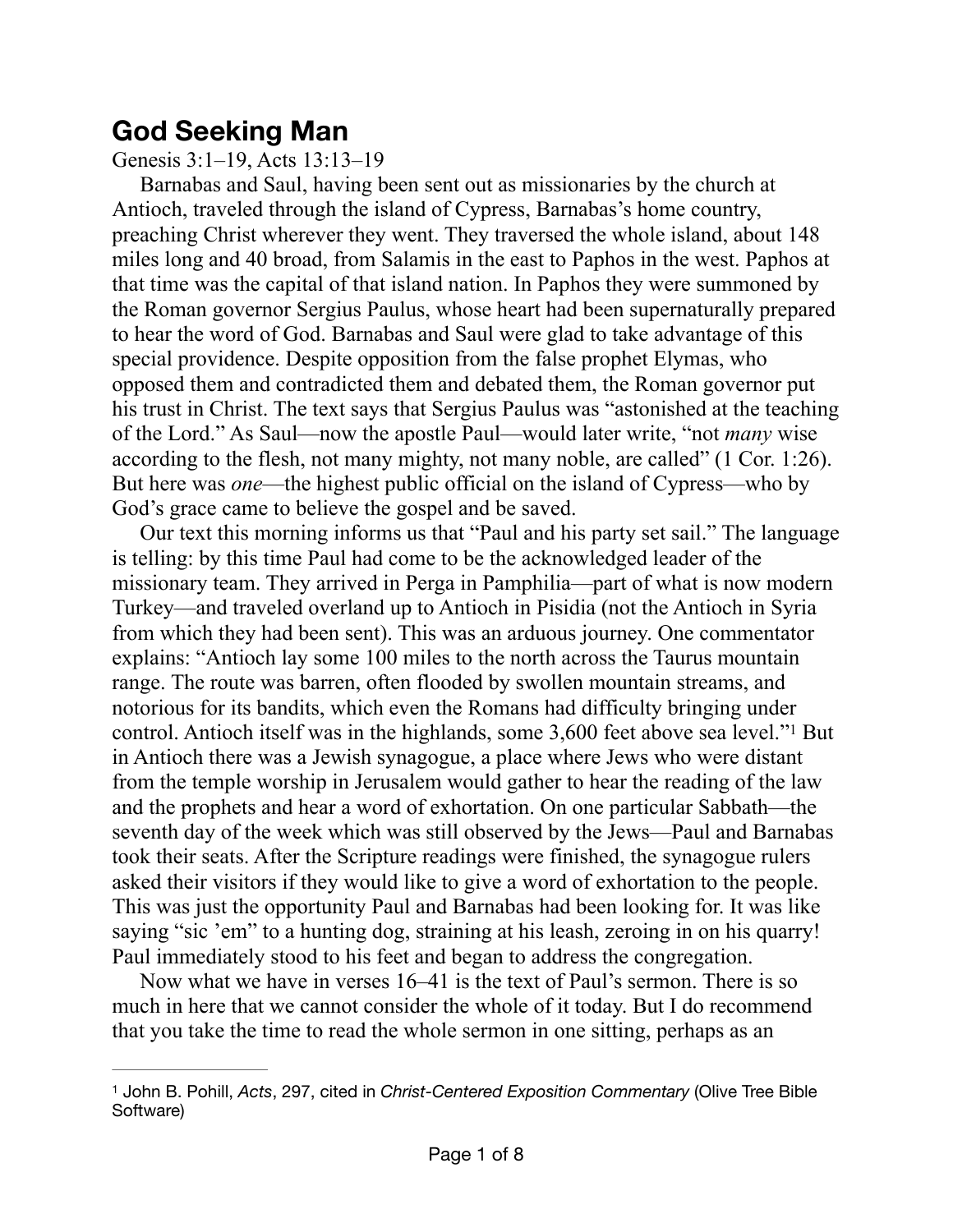edifying Lord's-day activity. The text tells us, "Then Paul stood up, and motioning with his hand said, 'Men of Israel, and you who fear God, listen.'" These words are like "Dear John" in a formal letter: they tell us the addressees, the persons who are being addressed. Paul specifies two categories: "men of Israel"—the word used indicates males, heads of families, though there were doubtless women and children in attendance as well—and "you who fear God"—that is, Gentile Godfearers who had come to believe in the God of Israel but who had not undergone ritual circumcision, the very painful cutting of the flesh. So these were people who were familiar with the Old Testament Scriptures. They heard them read and expounded every seventh-day Sabbath. Paul tailors his message to target his hearers.

## **1. The gospel begins with God.**

But what I want you to observe at this point is how Paul's sermon begins. Take note of it at verse 17. What are the words? "The God of this people Israel." This is very important. How does the sermon begin? It begins with God! Paul's message concerns the gospel, the good news of God's salvation. Note carefully: *the gospel begins with God*! God takes the initiative. "The God of this people Israel chose our fathers …." *The gospel is about God seeking man, not man seeking God*. Let this sink in for a moment: the gospel begins with God.

A lot of people don't understand this. They think in terms of their response: "I came to realize that I was a sinner and needed a Savior. I bowed my head and asked the Lord to save me. It was my choice." Now all that may be true, but it misses a very important point: no fallen son of Adam would *ever* come to realize that, except by the operation of the Spirit. As Paul would later make plain in Ephesians 2, all of us by nature were "*dead* in trespasses and sins"—that is, *spiritually* dead. Think of what that means. All of us are alive physically. We are responsive to stimuli—sight, sound, light, taste, touch, smell. Our alarm goes off in the morning and we jump out of bed. We open our eyes and steer around things that get in our way, avoiding danger. We accidentally kick a piece of furniture with our little toe and we feel pain. We smell something burning on the stove and we quickly move the pan off the burner. With our tongues we can distinguish between salty, sweet and bitter. We experience pain. A mosquito bites our arm and we swat it. We don't want people poking us or jabbing us against our will. We can look into the eyes of another person and instantly distinguish whether they are friendly or hostile. All these things we can do because we are alive. God has given us the sense of touch, taste, hearing, sight, smell. But a corpse can sense none of these things. As Solomon put it, "the living know that they shall die: but the dead know not any thing" (Eccl. 9:5). Once a person dies he ceases to respond to stimuli. So it is likewise with our spiritual sense: if we are born again by the supernatural regenerating work of God's Spirit, then we can sense our danger and "flee from the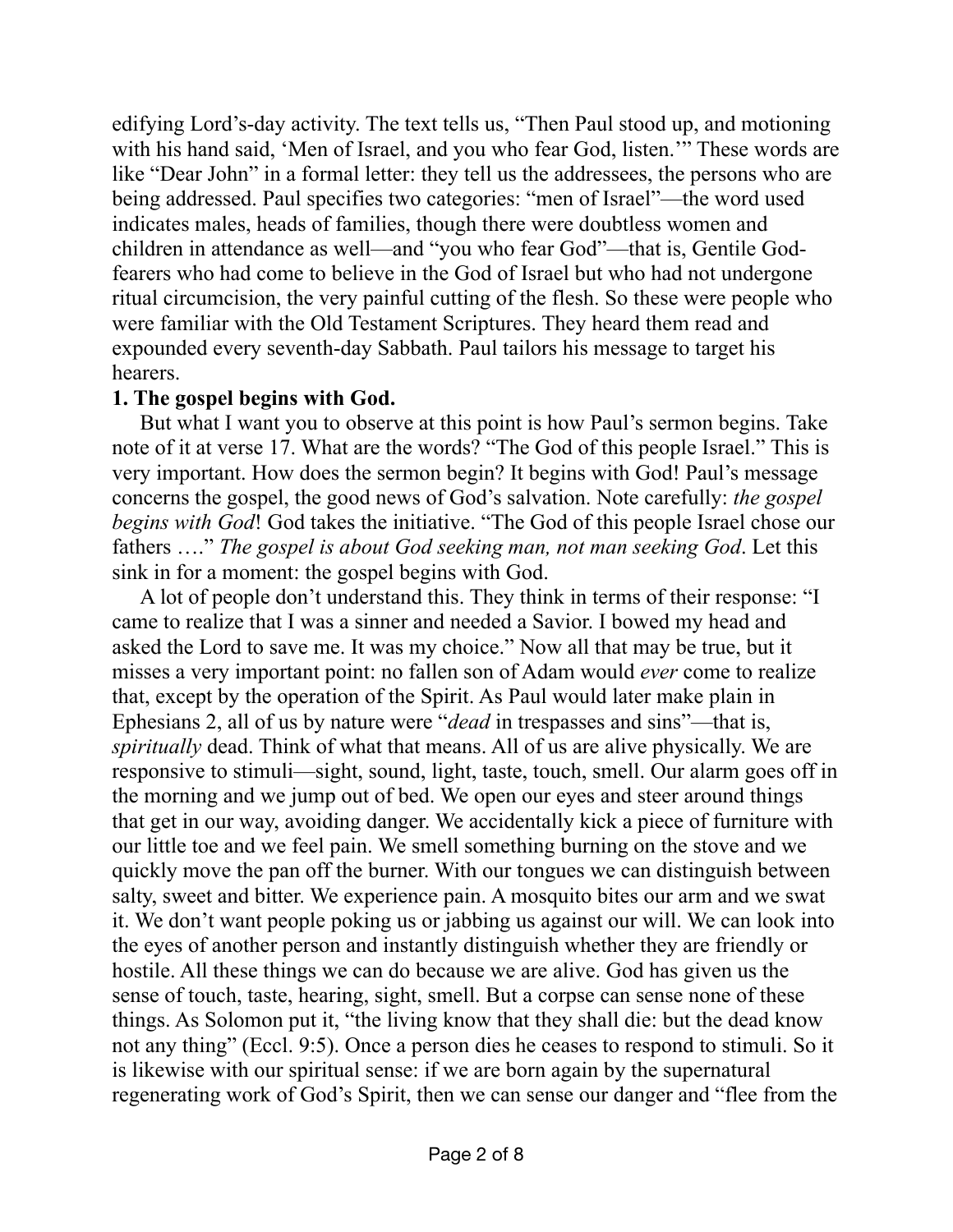wrath to come" (Matt. 3:7). But if we are still "dead in trespasses and sins," we are senseless to our danger. We are in love with our sin; we are not inclined to give it up. We want to run our own life. We have no inclination to submit to God. We are spiritually dead. Listen to the first five verses of Ephesians 2 in the English Standard Version:

"And you were *dead* in the trespasses and sins in which you once walked, following the course of this world, following the prince of the power of the air, the spirit that is now at work in the sons of disobedience—among whom we all once lived in the passions of our flesh, carrying out the desires of the body and the mind, and were by nature children of wrath, like the rest of mankind. But God, being rich in mercy, because of the great love with which he loved us, even when we were *dead* in our trespasses, made us *alive* together with Christ—by grace you have been saved."

The contrast is not between two runners, one of whom comes in first and the other who comes in second. It is not the difference between meeting a deadline and missing it by one minute. It is the difference between being saved and being lost, between heaven and eternal hell. We—all of us—were once *dead* in trespasses and sins. But when God had mercy upon us he made us *alive* together with Christ. What made the difference? God! We were dead—spiritually dead. We had no sense of spiritual sensitivity—none whatsoever. Preachers could tell us we were lost and on our way to hell. They could warn us over and over that "it is appointed unto men once to die, but after this the judgment," but we weren't ready to hear that. We could hear the words of Christ that "He that believeth on the Son hath everlasting life: and he that believeth not the Son shall not see life; but the wrath of God abideth on him," but it made no impression on us. We were spiritually dead.

So what made the difference? God! In the words of Paul, "But God, being rich in mercy … made us *alive* together with Christ." Making the dead alive is something only God can do.

Early last Monday morning my cousin Faith died at a hospital just four miles from here. She had been there only a couple days. I didn't know she was there. The staff did everything they could for her, but still they lost her. She was only 62 years of age, the second-youngest cousin out of 15 on my mother's side, and the first to die. Thankfully, she knew the Lord. I didn't see her often, but every time we talked on the phone we had good fellowship. She was very sweet and caring. Next Sunday, which would have been her 63rd birthday, will be her memorial service. It was not God's will to spare her life but to take her home. God did not raise her to life yet, but he will at the last day.

When Jesus was here on this earth his dear friend Lazarus died. By the time Jesus got to the tomb, he had been dead four days. But he intervened. Over the protests of the family he commanded the stone to be rolled away. Then he called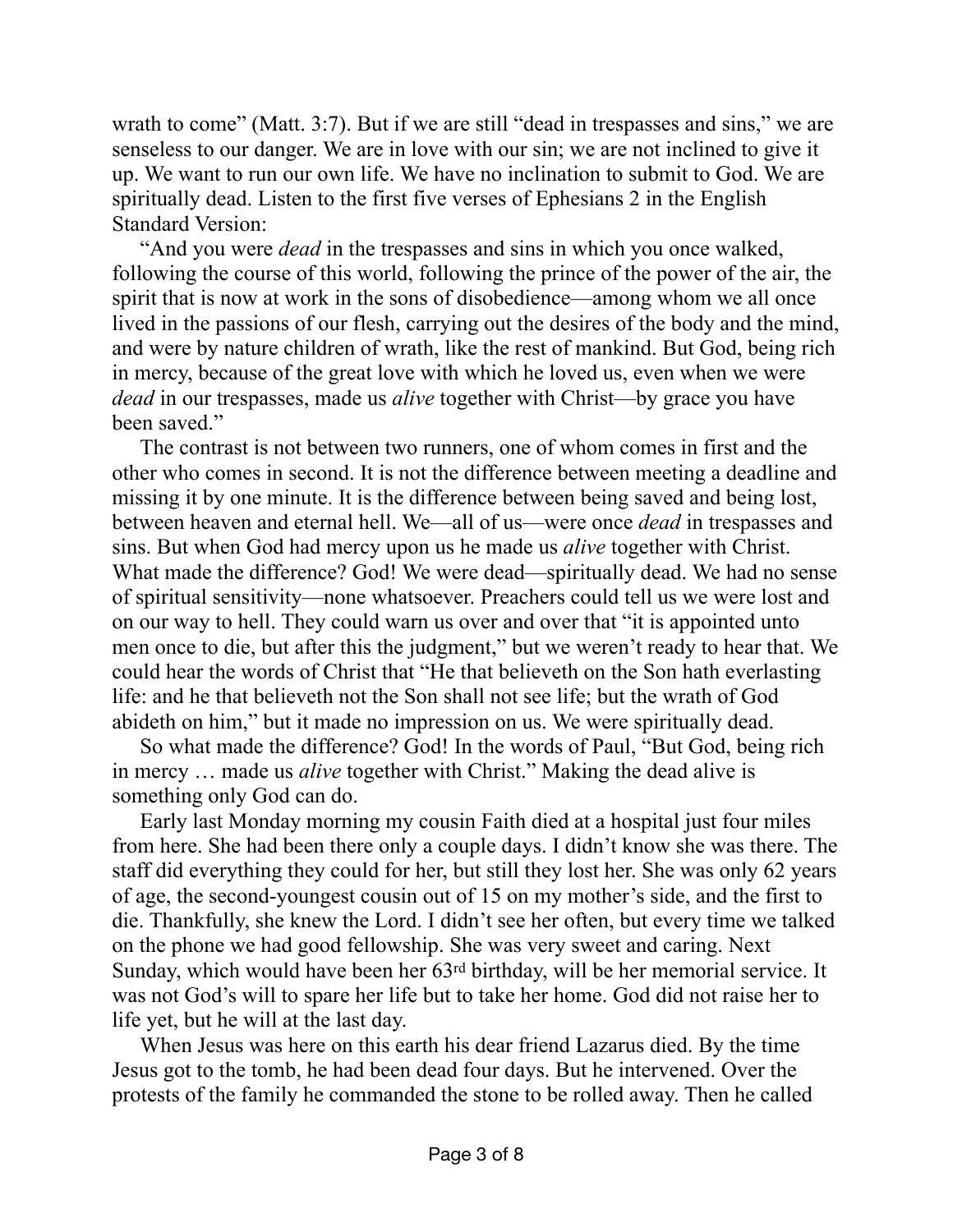out, "Lazarus, come forth," and Lazarus came forth, still wrapped in his grave clothes! Jesus—God in human flesh—has the power to raise the dead.

So note well where Paul's sermon begins: "The God of this people Israel chose our fathers." The gospel begins with God. Israel, like all the nations that walked in darkness—like the United States—was lost, alive physically but spiritually dead, thinking only of the present, not of eternity. Abram lived with his family in Ur of the Chaldees. His father Terah set out to go to the land of Canaan, but they got only as far as Haran, and Terah died in Haran.

But God took the initiative! He said to Abram, "Get out of your country, From your family and from your father's house, to a land that I will show you. I will make you a great nation; I will bless you and make your name great; and you shall be a blessing. I will bless those who bless you, and I will curse him who curses you; and in you all the families of the earth shall be blessed." Here was a promise that led to Christ: "in *you*"—that is, as it was later clarified, *in your seed*, Christ— "all the families of the earth shall be blessed." All the families of earth would one day experience the salvation of the Lord through Abraham's seed, the Lord Jesus. He is God in human flesh. He is the Messiah, the one who "came into the world to save sinners." He is able to save *to the uttermost* those who come to God through him (Heb. 7:25). He is able to save the chief of sinners!

Do you know this? Do you know that you are a sinner? Do you know that you cannot save yourself? Do you know that you have no hope of eternal life apart from Christ? By the Spirit's help do you commit your life to Christ and acknowledge him as Lord? Then you can rejoice that the gospel begins with God. The gospel is about God seeking man, not man seeking God. If it were otherwise, then *no one* would be saved, for spiritually dead persons do not seek God. They remain in their sins and are eternally lost. O sinner, rejoice that the gospel begins with God—a fact dramatically brought out by Paul when, under the inspiration of the Holy Spirit, he began his message with "The God of this people Israel." Salvation begins with "the God of Israel"—that is, the only true God—otherwise, no one would be saved.

## **2. God in covenant with his people**

But look more at Paul's opening words: "The God of this people *Israel*." God chose Israel, the name given to Abraham's grandson Isaac, and hence to all his sons, heads of the twelve tribes. God entered into covenant with his people Israel. God did not choose to save unrelated people, each acting independently, doing their own thing. No! He called a *people*. He entered into fellowship with a community—a community of worshipers. God entered into covenant with Abraham and his spiritual seed—all those who would commit themselves to God through his servant Christ. As Paul states explicitly in Galatians 3:29, "And if you are *Christ's*, then *you* are Abraham's seed, and heirs according to the promise."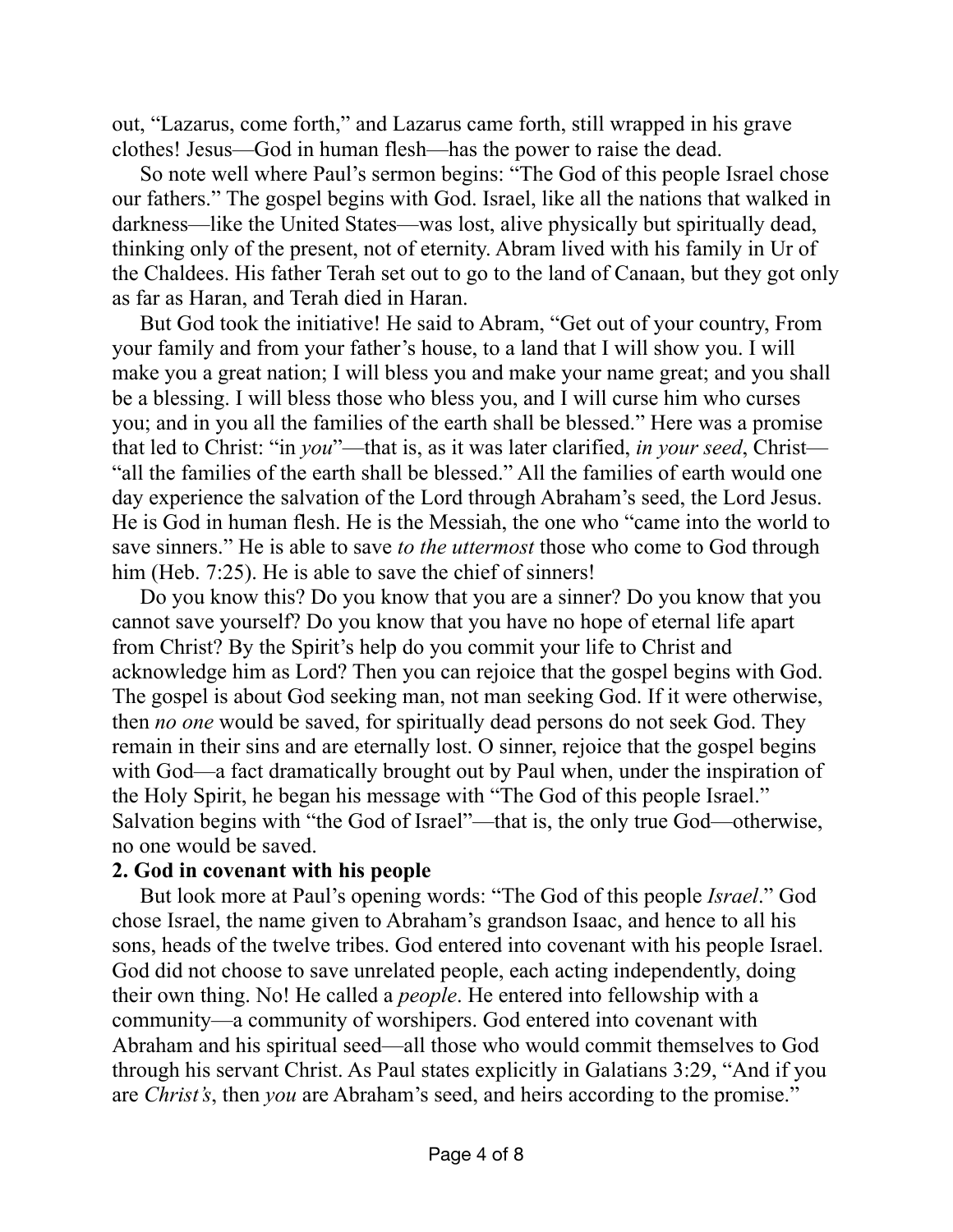Those who are apart from Christ may be Abraham's physical seed, but they are not his spiritual seed, heirs according to the promise. In our text today Paul preaches to a synagogue, men of Israel and God-fearers. No doubt many of them were the physical seed of Abraham, and by God's grace and the regenerating work of his Holy Spirit some of them would become Abraham's spiritual seed as well incorporated into the church, the worshiping community that God's was building through the preaching of the gospel by Paul and others. Our text doesn't say that God would save a few unrelated individuals, distributed helter-skelter throughout the world, each doing their own thing, having absolutely no connection with one another. Paul's Spirit-informed, Spirit-inspired words were powerful and apt and well-chosen: "The God of this people *Israel*." The word "of" is very important. It indicates a relationship, the relationship between God and his people. It indicates *belonging*: "I am his, and he is mine." Just as in marriage, which is a picture of the relationship between Christ and his church, the husband and the wife *belong* to one another: "I take thee to be my lawful wedded wife," "I take thee to be my lawful wedded husband." So in the covenant of grace, the living Christ takes all the people God gave to him in eternity past, before time began, as his own. He is joined to his people eternally. Baptism is the sign and seal of the covenant of grace. In baptism God puts his mark of ownership upon the person baptized. Those who receive him by faith—but not faithless persons—are joined to him *eternally*: "those that thou gavest me I have kept, and none of them is lost, but the son of perdition; that the scripture might be fulfilled" (John 17:12).

Here, then, in the opening words of Paul's sermon, are the truths that the gospel (1) begins with God (2) in covenant with his people. All those who are joined to Christ by faith are part of God's covenant people Israel. God doesn't have two different peoples and two different programs, a heavenly people who live with him eternally, living in the light of his countenance, standing in the presence of the Lamb who was slain, singing his praises unendingly; and an earthly people who live in the Promised Land. No! The land of Canaan, distributed to Israel "by allotment" (v. 19), is more accurately translated "he gave them their land as an *inheritance*," as ESV). Palestine, the land of Canaan, was given to the twelve tribes as an inheritance, typifying heaven itself, given to all those who are born again as "an inheritance incorruptible, and undefiled, and that fadeth not away, reserved in heaven" for those who trust in Christ (1 Pet. 1:4).

Do you belong to Christ? Then you have been made a part of the covenant people by faith. You are a partaker of a heavenly inheritance. No crooked lawyer or corrupt legal system can take it away from you. It is an inheritance incorruptible, reserved for you by the promise of the living God who is truth itself, who cannot lie, who will never break a promise. You who sing the praises of Christ on earth will one day sing the praises of Christ with the saints in heaven. God is in covenant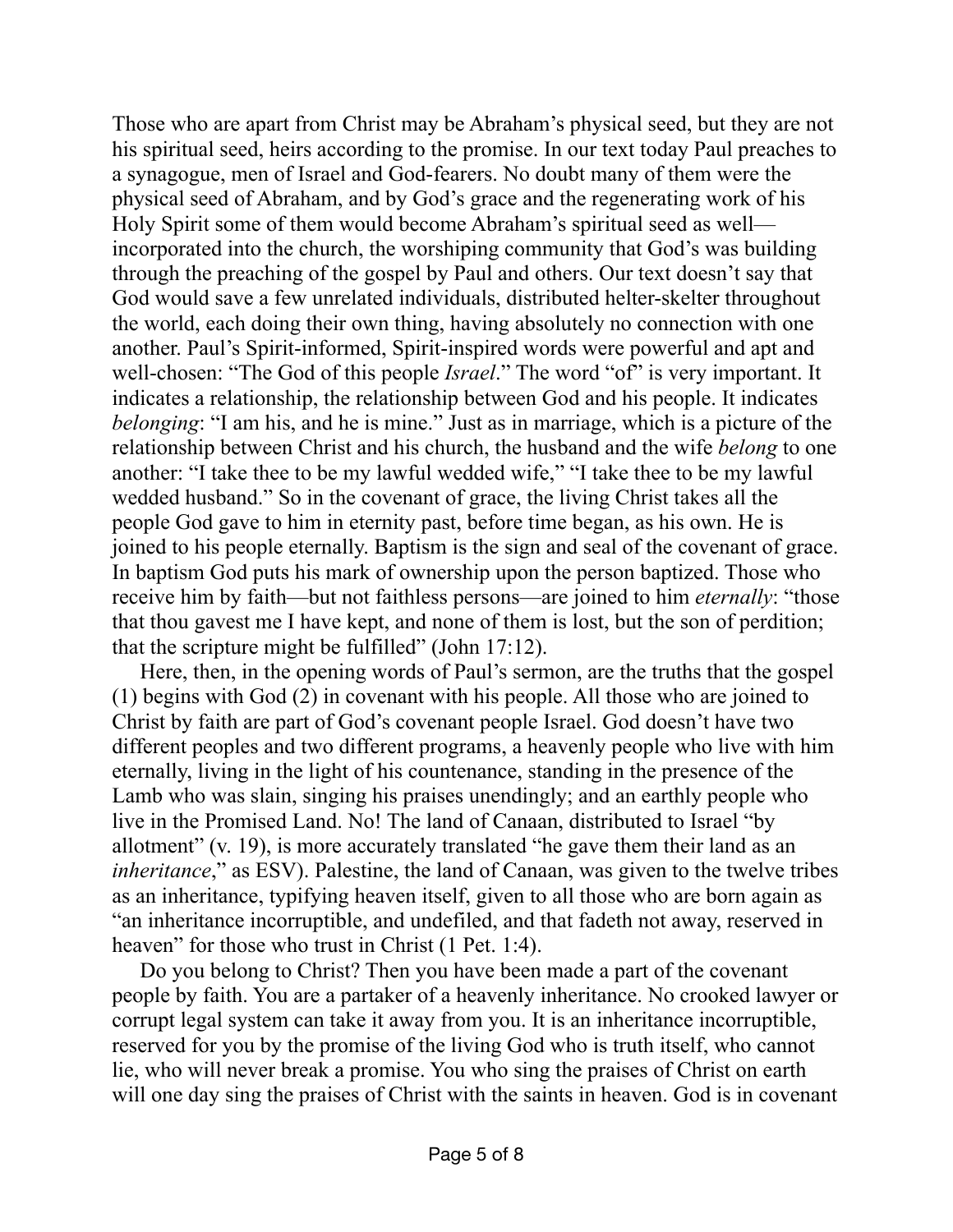—an unalterable, eternal covenant—with his people, and if you are united to him by faith in his Son, you are part of his covenant people. It is your joy to gather weekly with the saints to sing Christ's praises.

## **3. A retelling of the biblical story**

Verse 17 reads in full, "The God of this people Israel chose our fathers, and exalted the people when they dwelt as strangers in the land of Egypt, and with an uplifted arm He brought them out of it." Thus begins the body of Paul's sermon. Paul goes over facts that would have been well-known to his hearers in the synagogue in Antioch of Pisidia. If you read through the entire sermon—just 675 words in English, far fewer than what I have spoken already—you will see that Paul's sermon is essentially a retelling of the biblical story. Paul didn't use up his hearers' time giving cute anecdotes or witty or heartwarming reminiscences to try to get or keep his listeners' attention. No, he essentially retold the biblical story, choosing the facts and incidents that best helped him to make his point. And so it is for us as well. Evangelism is essentially a retelling of the biblical story. The God of heaven wants people to understand his inspired *word*. If you want to be an effective evangelist, if you want to see your loved ones, friends and neighbors come to Christ, then you have got to *know* the biblical story. Evangelism is not knowing how to manipulate people, to get them to do what you want them to do. No, evangelism is *telling the good news*. It is part of the calling of every Christian. God wants the good news of his salvation in Christ to travel fast. It is appropriate to share with all kinds of people. Every human has the same problem: it is the sin problem. The Christian ought to emphatically repudiate what is called "critical race theory": that black and brown people are oppressed and cannot succeed in life without assistance, and that all white people are racists, and those who deny it thereby *prove* that they are racists. God in his word has given us *all things* that pertain to life and godliness, and the inspired word of God nowhere teaches critical race theory; rather, it teaches that all the sons and daughters of Adam are in exactly the same state: sinners, lost without Christ. What sinners need to hear is the word of God: that Christ Jesus came into the world to save them, that he will empower them to overpower obstacles and live the abundant life, that the believer can do all things through Christ, who strengthens us, and that he has come that his redeemed people might have life, and have it more abundantly! Yes, gospel preaching is essentially a retelling of the biblical story. What needy sinners in our homes and all around us need to hear is the message of the *Bible*. How well do you know your Bible? Do you read it? Do you listen to good preaching? Do you sing the songs of Zion? Do you memorize Scripture? Do you meditate on biblical truths and seek to apply them to yourself and to others? Do you pray for zeal to share God's truth? God intended that his truth be communicated through his people, and that truth is **4. The good news of reconciliation**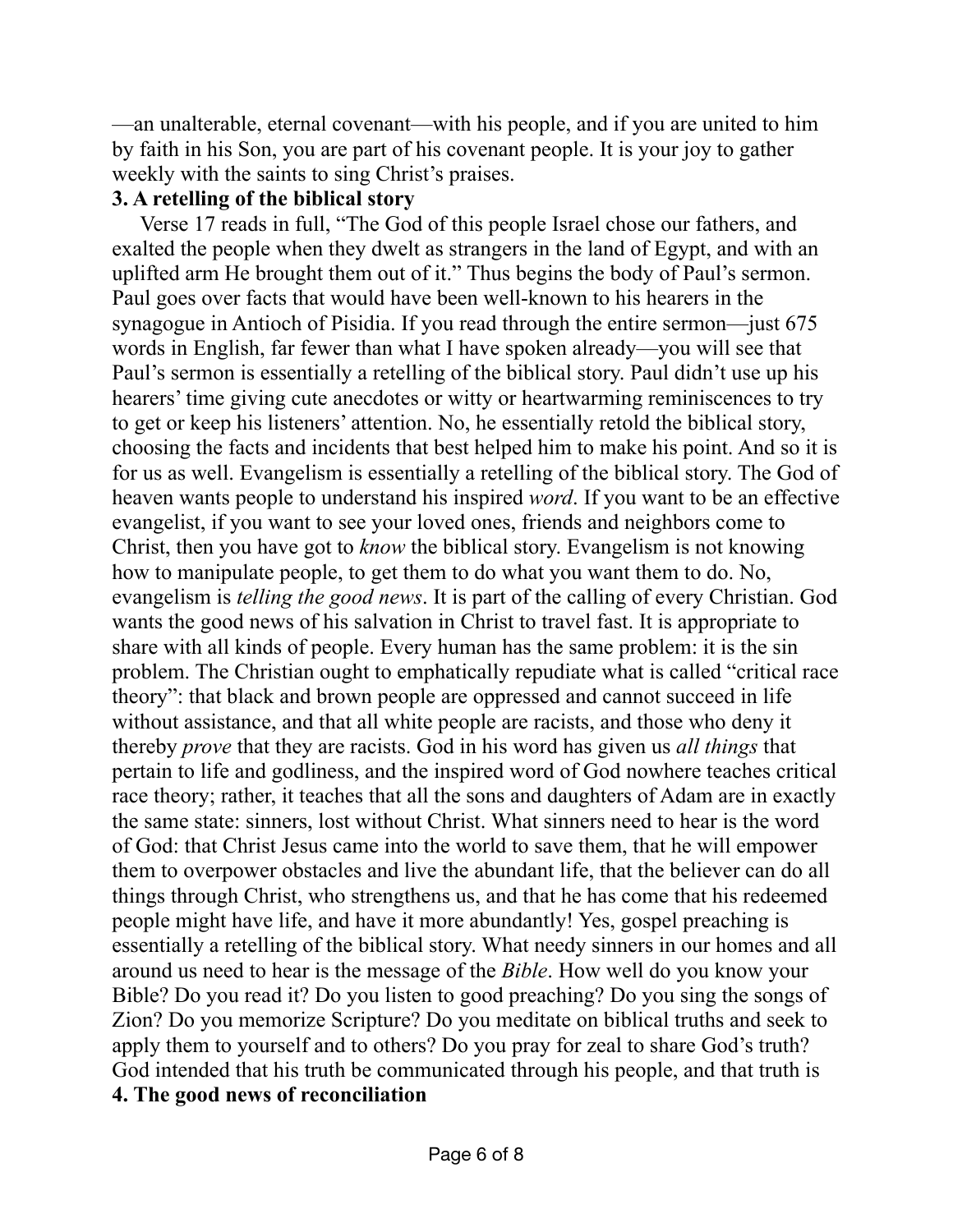The Bible teaches that God "has reconciled us to Himself through Jesus Christ, and has given us the ministry of reconciliation, that is, that God was in Christ reconciling the world to Himself, not imputing their trespasses to them, and has committed to us the word of reconciliation" (2 Cor. 5). The gospel is the good news that God has reconciled us to himself, and in turns given us the ministry of reconciliation. Reconciliation is *the restoration of friendly relations*. When people are reconciled to each other, they are on friendly terms. They rejoice to see one another. They enquire about one another's well-being. They help one another, they assist one another. They rejoice in the unique gifts that God has given to each human being. They are not in competition with one another but want to bring out the best in one another. They want to uphold one another's reputation.

But relationships are broken because of sin. When relationships are broken, people are on the outs with one another. They can't stand being with one another. They want to run and hide from one another. We see this in both our Old and New Testament texts this morning. Our Old Testament text was the record of the fall, when Adam ate the forbidden fruit and brought death upon himself and all his posterity. When our first parents sinned, "they knew that they were naked." They sewed fig leaves together to cover their nakedness. But Adam and Eve did not *go* to God and confess what they had done. Rather, *God* took the initiative; *he* called out to Adam and Eve. He made for them tunics of animal skins—a picture of substitutionary atonement that would ultimately be accomplished in Christ. An animal had to die so that man's nakedness could be covered. Likewise, the Son of God had to die so that man's spiritual nakedness could be covered. Jesus the Substitute had to die to atone for the sins of of his people. He took our sins upon him and gives to us his imputed righteousness.

We also see this in our New Testament text. Back up in verse 4 we read that when Barnabas and Saul landed in Salamis to begin their first missionary tour, "they also had John as their assistant." But in verse 13, as Paul and his traveling companions set sail from Paphos, we read that John departed from them and returned to Jerusalem. The reasons for his departure are not clear, but Paul was offended. In Acts 15 we read that when Paul and Barnabas were planning another missionary tour, Barnabas wanted to take John Mark with him, but Paul did not think that was such a good idea because John had departed from them from Pamphilia (the word used in Acts 15:38 is a strong word: John Mark *apostatized* from them). Yet there is reconciliation as well. After some years Paul would write to the church at Colossae, "Aristarchus my fellow prisoner greets you, with Mark the cousin of Barnabas." John Mark becomes the author of the gospel of Mark. And in his last epistle Paul would write: "Get Mark and bring him with you, for he is useful to me for ministry." So the relationship between Paul and John Mark was broken for a time, but later the two were reconciled.